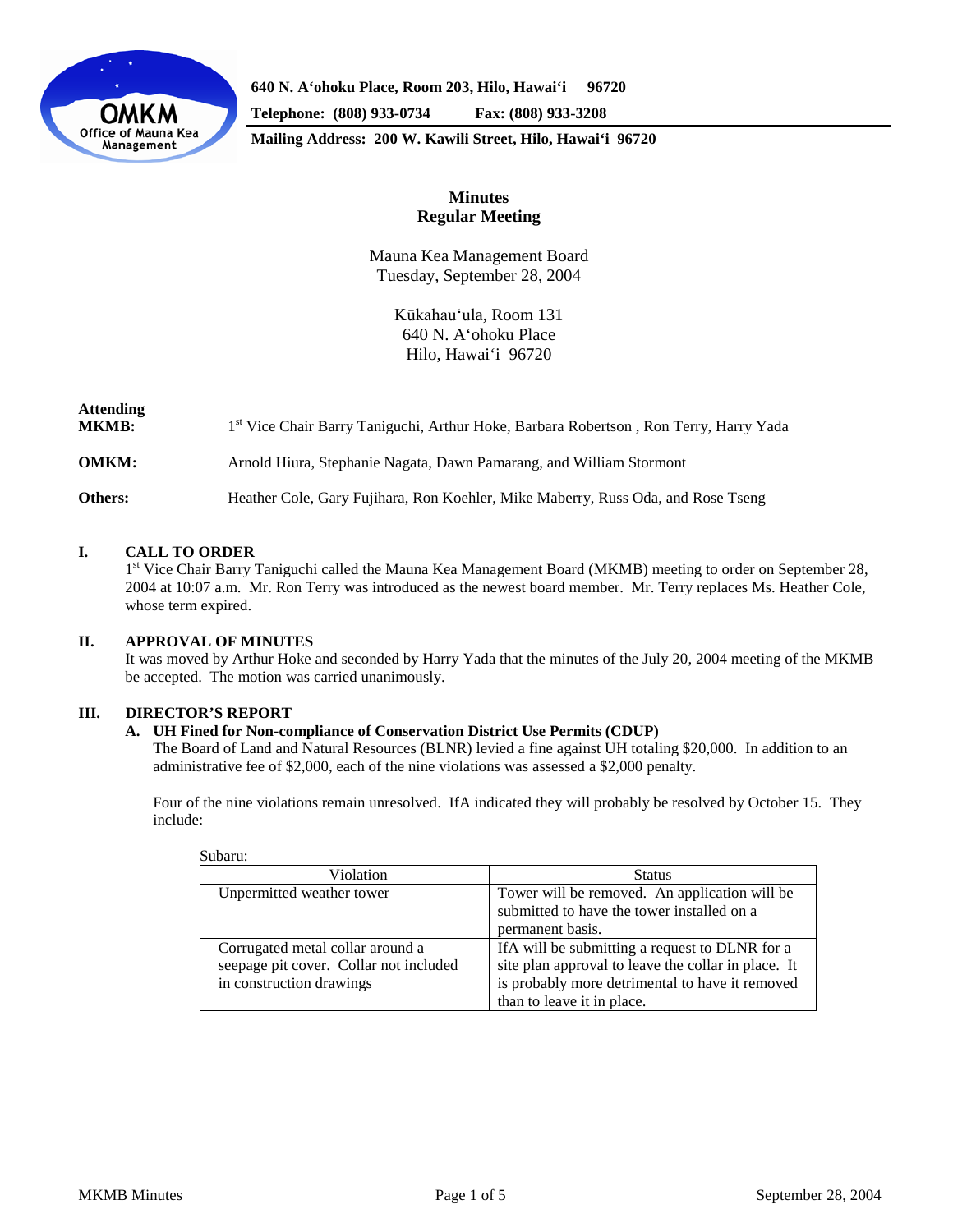James Clerk Maxwell:

| Violation                                     | <b>Status</b>                             |  |  |
|-----------------------------------------------|-------------------------------------------|--|--|
| Weather tower was approved under CDUP but     | JCMT will be removing the tower.          |  |  |
| only on a temporary basis                     |                                           |  |  |
| Two parabolic antennas on the ground adjacent | The antennas are not JCMT structures,     |  |  |
| to the JCMT site. Antennas were approved      | but part of the Smithsonian Submillimeter |  |  |
| under the CDUP, but only on a temporary basis | Array's (SMA) early testing program.      |  |  |
|                                               | Even though they continue to provide      |  |  |
|                                               | invaluable information to SMA, they will  |  |  |
|                                               | be removed.                               |  |  |

OMKM and IfA both agree that OMKM is the appropriate agency for monitoring existing and future CDUP's. Rangers will participate in the monitoring program.

#### **B. NASA Outrigger Telescopes Draft Environmental Impact Statement (DEIS)**

The DEIS was published in late July. Comments are due by September 30. NASA held six public meetings – three on this island, two on Oahu, and one on Maui. The Office will be submitting its comments and will include:

- Discussions of the cumulative impacts
- Mitigation measures
- Boundary of project to protect areas outside the construction site
- Wēkiu bug mitigation plan methods
- Hiring and monitoring of the cultural monitor and archeologist

The final draft will be circulated to the Board.

The Royal Order of Kamehameha I wrote to the Chair of the MKMB offering its recommendations regarding the DEIS. OMKM agrees with many of the Order's comments and plans to incorporate them in its comments to NASA. Vice Chair Taniguchi stated that unless there were any objections from members of the Board, the Board views favorably upon the recommendations and emphasized the importance of maintaining dialogue and communication with the Royal Order. There were no objections from members of the Board.

#### **C. Update on Smithsonian Submillimeter Array's Evaluation to Relocate some of its Pads**

Members of Ahahui Kū Mauna, including Ed Stevens and Arthur Hoke, and Antony Schinckel met on the mountain to evaluate and discuss the relocation of some of the pads. A follow-up meeting on the mountain with SMA staff is scheduled for Friday, October 1, 2004. SMA developed some possible relocation options.

### **D. UHH Environmental Health and Safety Technician**

Associate Director Nagata reported that as a result of the contested case hearings and some of the issues raised, it was apparent that the University needed to be more involved in monitoring compliance with environmental rules and regulations. OMKM is coordinating with UH Hilo on funding an environmental health and safety technician position. The technician will assist the current Environmental Safety Specialist with day-to-day campus compliance issues, thus freeing the Specialist to help OMKM with oversight of environmental concerns, including handling and disposal of hazardous wastes and wastewater, on the mountain. The Environmental Safety Specialist will work with all of the observatories to help them in their compliance efforts.

The Office is planning to have a representative from the Department of Health meet with the Mauna Kea Support Services Oversight Committee to address compliance and regulatory questions and concerns.

### **D. Rules Development and Permitting for Commercial Tour Operators**

#### Rules Development

Associate Director Nagata has been meeting with Sonia Faust, Attorney General (AG) for DLNR, Ruth Tsujimura, UH Legal Counsel, and representatives from various divisions within DLNR to discuss jurisdictional issues and how to proceed with rules development for Mauna Kea. It was decided this group would comprise a task force to look into this matter.

As a first step the AG's office agreed to review existing administrative procedures and processes to see if any might be applicable to Mauna Kea. Their research indicated there are some administrative avenues, but they are very limited in scope and do not clearly define DLNR and the University's respective jurisdictional authority. It was decided the best alternative is for the University to ask the Legislature for statutory authority to promulgate rules.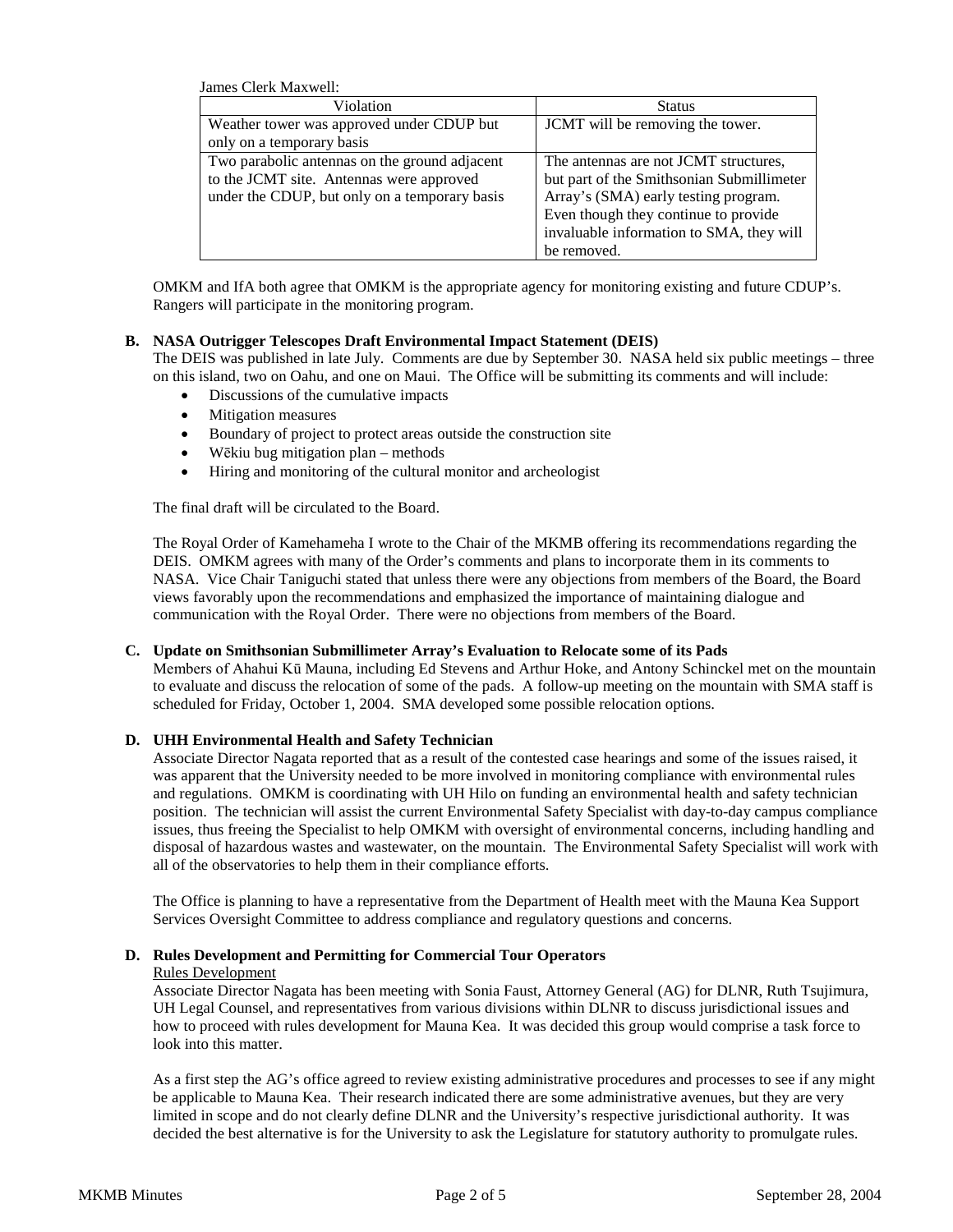UH is in the process of drafting a bill to present to the Board of Regents (BOR). If approved, the bill will be included as part of the University's administrative package to the Legislature.

Mr. Hoke asked if there will be provisions for enforcement authority. Associate Director Nagata replied that Legal Counsel did not think UH should seek enforcement authority at this time. Instead, UH could rely on administrative penalties similar to those that are employed by other state agencies. Director Stormont stated that DLNR uses this process for the prosecution of rules' violations. Penalties are civil, not criminal.

Mr. Hoke stated he did not think administrative penalties are sufficient to stop infractions. For example, tours are being conducted without permits. If we are limited to civil action against them, unauthorized activity will continue because civil courts take too long to resolve matters. Director Stormont stated DOCARE found the civil process much quicker than the criminal process. DOCARE chose the administrative penalties route because it is a simpler and faster means for resolving violations.

Associate Director Nagata added Legal Counsel indicated if this process does not work, the University would then seek greater authority. The violations are relatively minor and most people comply with what the rangers tell them. It may be a little different for commercial operators. We may be able to cite them with trespassing if they are not a permitted operator. Vice Chair Taniguchi commented it is probably faster to handle commercial violators through administrative procedures. If they ignore actions taken against them, the recourse is to issue a trespassing citation. At that point trespassing becomes a criminal violation. Director Stormont stated letters have been sent to nonpermitted commercial operators who have been on the mountain, and we have not seen them on the mountain since.

Mr. Hoke stated if UH does not have some enforcement authority it will not be able to issue citations for trespass. It would end up in a situation in which a civil process is used to invoke a criminal offense which will make things more difficult. He is not advocating the establishment of a University police department, but if there is enforcement authority included in the legislation, the University would be able to outsource this function. Without this authority, UH will not be able to outsource.

#### Permitting for Commercial Tours

Sonia Faust reviewed the BLNR's December 2000 decision to transfer the permitting function for commercial tour operations to UH. She issued an opinion stating the transfer is legal. But she qualified her opinion by stating that "BLNR's intention was to transfer only the permitting authority respecting commercial tour operations and nothing else." UH does not have a policy governing commercial tours, therefore OMKM is planning to ask the BOR to adopt DLNR's commercial operator's conditions as a temporary measures until such time UH can develop its own policy and permitting system.

Mr. Yada explained to Mr. Terry that DLNR currently has issued permits for nine commercial operators. These permits contain terms and conditions under which commercial tours operate. Director Stormont added we will be looking at changes to the way permits are issued as well as the fee structure.

#### **E. Board of Regents (BOR) Visit to Mauna Kea**

Members of the BOR are invited to a visit to Mauna Kea on October 22, 2004. The October meeting of the BOR will be held in Hilo.

### **IV COMMITTEE REPORTS**

### **A. Kahu Kū Mauna**

Ed Stevens informed the Board that Kahu Kū Mauna will be preparing a draft to update its current guidelines and will submit to OMKM for presentation to the Board.

# **B. Administrative Rules, Astronomy Education, Environment, Hawaiian Culture, and Public Safety and Conduct Committees**

No reports.

Mr. Terry asked how the committees are structured. Director Stormont provided background on the committees and explained that the five committees are composed of members from outside entities and agencies knowledgeable in the respective functional areas. Board members are on the committees and serve as chairs. The committees report to the Board.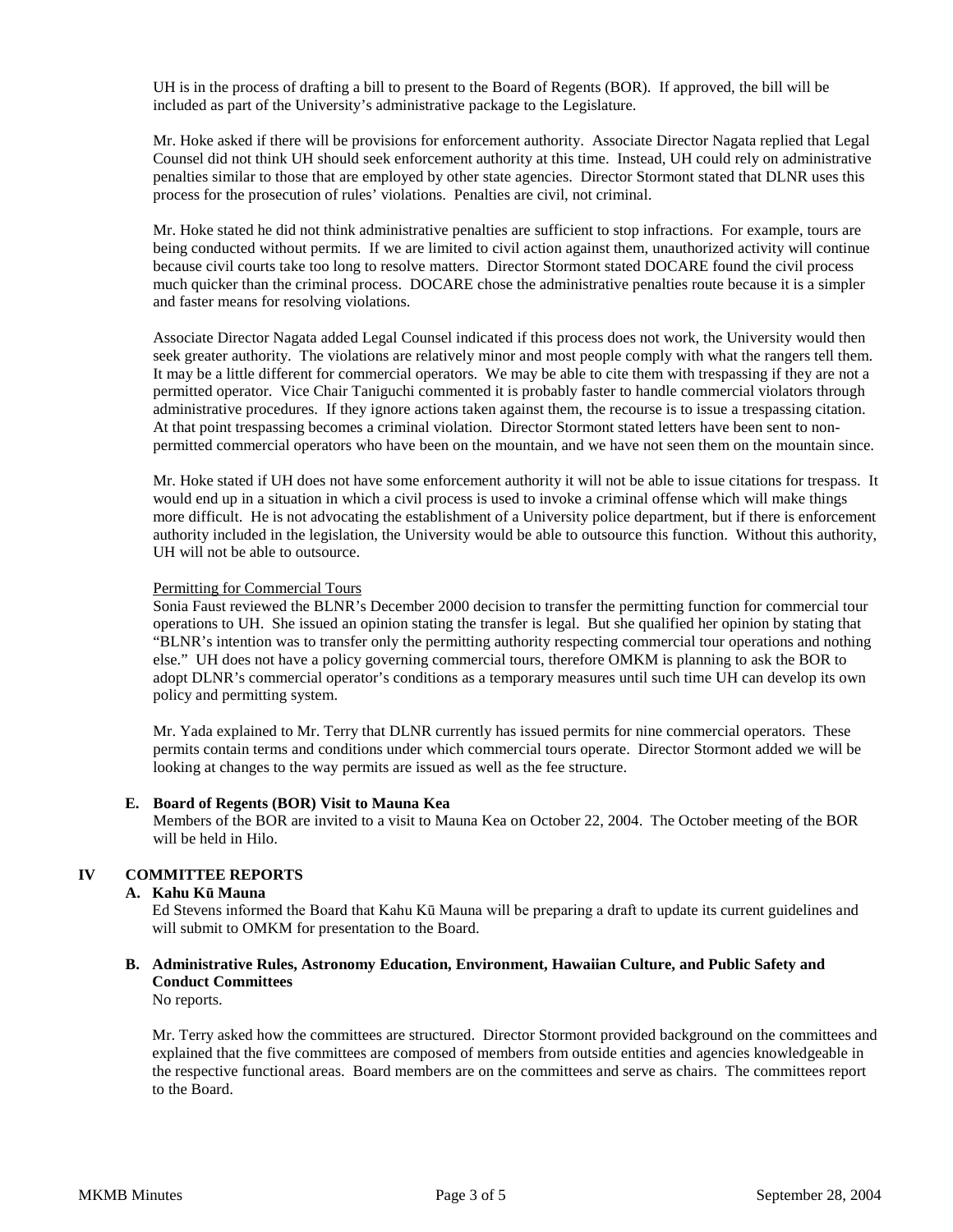#### Protocol Project

Mr. Stevens asked about the status of the Mauna Kea Protocol project which Mr. Guy Kaulukukui, formerly with the Bishop Museum, was to develop. Now that Mr. Kaulukukui is no longer with Bishop Museum, was the project dropped?

Associate Director Nagata explained that the project appears to have come to a dead halt. In conversations with Bishop Museum, the Museum does not believe it is the appropriate entity to develop a protocol for Mauna Kea and was uncertain of what to do next. Because of this, the Office should take the lead. Bishop Museum spent about \$150,000 of the federal funds allocated to them for the project and there might be a \$20,000 balance. The Bishop Museum apparently completed its search of its archives and collections for anything related to Mauna Kea. The information has been put into a database. Compilation of the data with the goal of developing a protocol has not been done.

Discussions took place regarding the possibility of preparing a draft protocol then having it reviewed and checked. Searching for these protocols is a huge task. Perhaps this is something Kahu Kū Mauna could discuss. Mr. Stevens stated they could also explore the possibility of transferring the remaining funds to hire the (Kanakaole) Foundation to continue the research.

Director Stormont stated the tricky part, and probably the hesitancy on Bishop Museum's part, is that developing these types of protocols is an interpretation. There are many who hesitate to say what is appropriate and what is not. Heather Cole stated that at this point, what more can we do than have an interpretation. Mr. Stevens added that interpretation should be done by those most knowledgeable to interpret and should be done by on island resources. He has always had some apprehension about Bishop Museum doing it because they are so removed from the island and from Mauna Kea. How can they come up with a protocol that is acceptable? He favored Ms. Cole's idea to contract with the Kanakaole Foundation to begin the process.

Vice Chair Taniguchi charged the Office with following up on this issue, provide the Board with a status report, and, if we have access to it, consider what to do with any remaining funds. Mr. Stevens added we might consider the possibility of going to the legislature for funding.

## **V. NEW BUSINESS**

### **A. Kahu Kū Mauna Council Reappointments**

Kahu Kū Mauna Council requested the reappointment of Larry Kimura and Kihalani Springer to serve their second and final four year terms.

It was moved by Harry Yada and seconded by Ron Terry to reappoint Larry Kimura and Kihalani Springer to the Council. The terms of their appointment are retroactive to July 1, 2004 and expire on June 30, 2008. The motion carried unanimously.

### **B. IfA Haleakala and Update on Pan STARRS**

### **1. Haleakala Long Range Development Plan**

Mike Maberry, Associate Director for External Affairs for IfA, gave a presentation on UH IfA's Long Range Development Plan for the Haleakala High Altitude Observatory Site. This is available on the Web and a hard copy was also left with the Office. Mr. Maberry announced the pre-release of a DVD entitled "Sense of Place." This video is shown to people who go to the summit so they will have a better understanding of the cultural significance of Haleakala. A copy of this DVD was also left with the Office. The final DVD should be out in early 2005.

### **2. Pan-STARRS Update**

Mr. Maberry provided an update on the Pan STARRS project. He first gave a brief historical review of the project:

- March 2002 MKMB briefed on Pan-STARRS Project and informed that IfA was preparing a whitepaper for submittal to the U.S. Air Force Research Laboratory.
- May 2002 MKMB informed that the whitepaper was accepted and IfA was invited to submit a proposal.
- October 2002 IfA Director Kudritzki presented a brief description of the Pan-STARRS Project.
- December 2002 MKMB approved IfA's request to conduct site testing and recommended the Pan-STARRS Project be designated a major project.